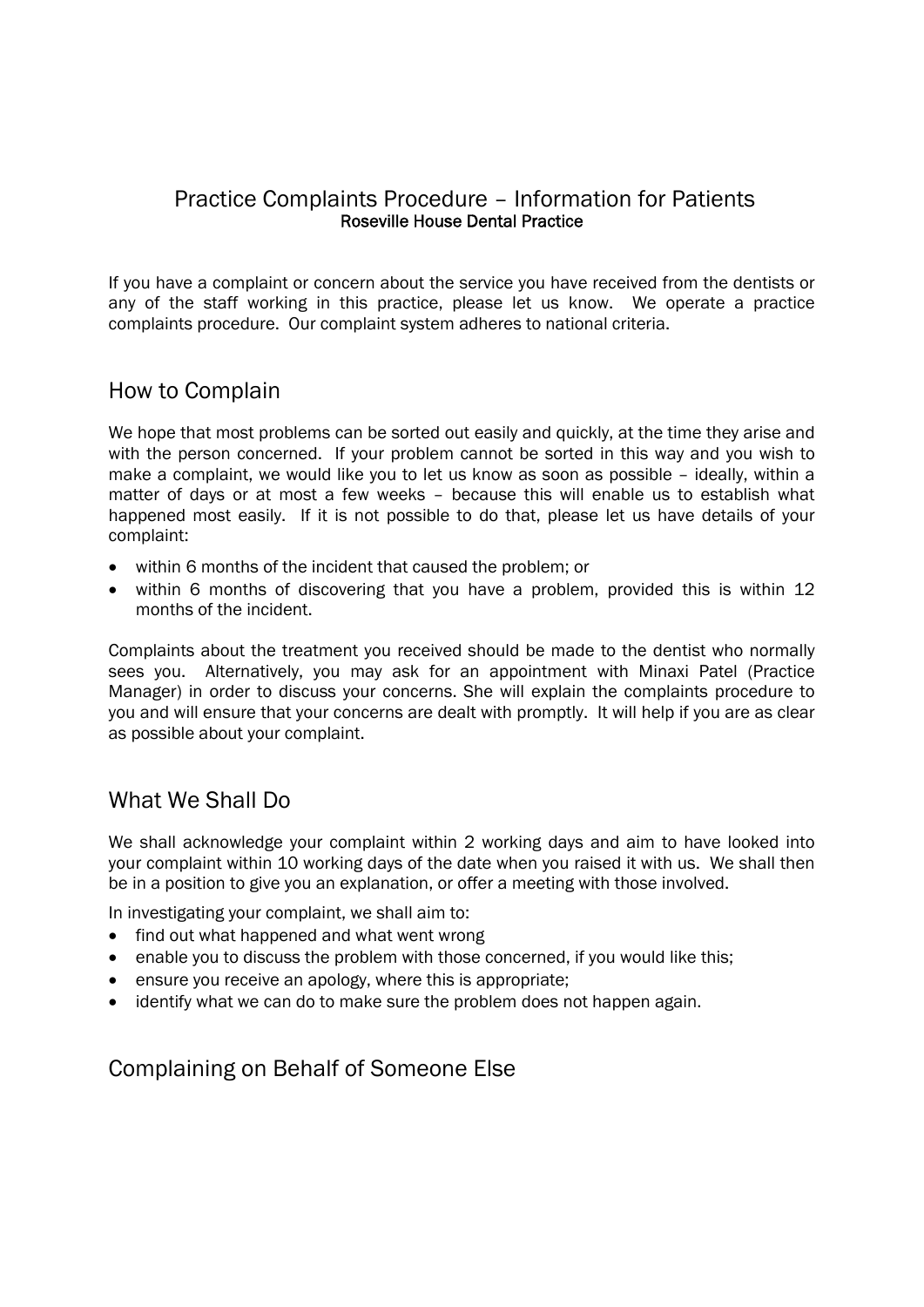Please note that we keep strictly to the rules of confidentiality. If you are complaining on behalf of someone else, we have to know that you have the permission to do so. A note signed by the person concerned will be needed, unless that are incapable of providing this because of physical or mental illness or are a child under 16 years.

# Complaining to Dental Complaints Service

We hope that, if you have a problem, you will make use of our practice complaints procedure. We believe this will provide the best chance of putting right whatever has gone wrong and an opportunity to improve our practice. However this does not affect your right to complain to the Dental Complaints Service, if you feel you cannot raise your complaint with us or you are dissatisfied with the result of our investigation. If you wish further advice you should contact:

• Dental Complaints Service Stephenson House 2 Cherry Orchard Rd Croydon CR0 6BA Tel. 020 8253 0800

E-mail: info@dentalcomplaints.org.uk

You may also like to contact the General Dental Council for more advice.

 General Dental Council 37 Wimpole Street London W1M 8DQ Tel. 020 7887 3800

E-mail: Complaints@gdc-uk.org

For those patients registered with this practice with Denplan can contact Denplan by telephone for advice:

Denplan: Tel. 0800 169 7220